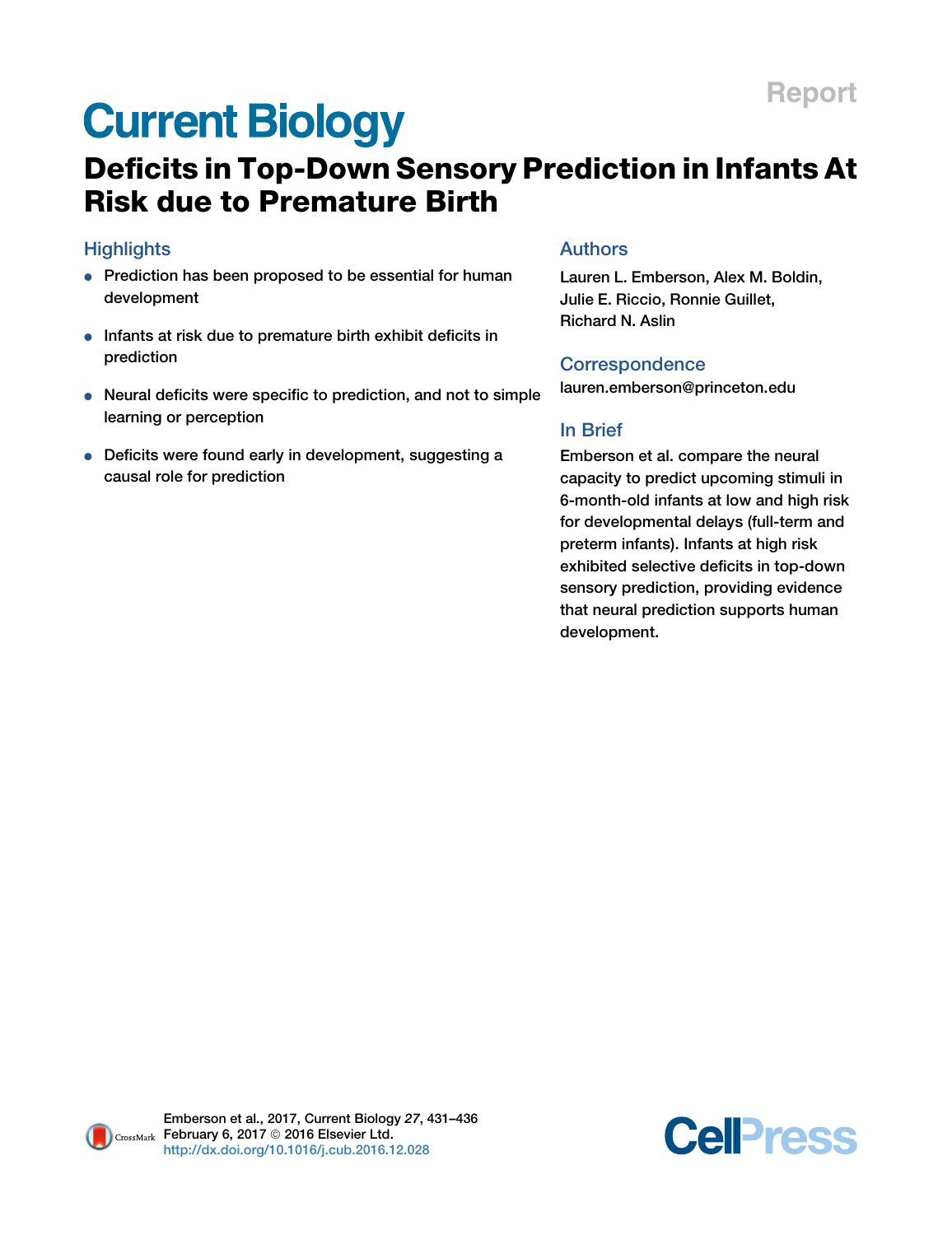# Deficits in Top-Down Sensory Prediction in Infants At Risk due to Premature Birth

Lauren L. Emberson, $^{1,2,4,*}$  $^{1,2,4,*}$  $^{1,2,4,*}$  $^{1,2,4,*}$  $^{1,2,4,*}$  $^{1,2,4,*}$  Alex M. Boldin, $^1$  Julie E. Riccio, $^3$  $^3$  Ronnie Guillet, $^3$  and Richard N. Aslin $^2$ 

<span id="page-1-0"></span>1Psychology Department, Princeton University, Peretsman-Scully Hall, Princeton, NJ 08544, USA

<span id="page-1-1"></span><sup>2</sup>Brain and Cognitive Sciences Department and the Rochester Center for Brain Imaging, University of Rochester, PO Box 270268, Meliora Hall, Rochester, NY 14627, USA

<span id="page-1-4"></span><span id="page-1-2"></span>3Neonatology Unit, University of Rochester Medical Center, 601 Elmwood Ave, Rochester, NY 14642, USA 4Lead Contact

<span id="page-1-3"></span>\*Correspondence: [lauren.emberson@princeton.edu](mailto:lauren.emberson@princeton.edu) <http://dx.doi.org/10.1016/j.cub.2016.12.028>

#### **SUMMARY**

A prominent theoretical view is that the brain is inherently predictive [\[1, 2\]](#page-5-0) and that prediction helps drive the engine of development  $[3, 4]$  $[3, 4]$ . Although infants exhibit neural signatures of top-down sensory prediction [\[5, 6\]](#page-5-2), in order to establish that prediction supports development, it must be established that deficits in early prediction abilities alter trajectories. We investigated prediction in infants born prematurely, a leading cause of neuro-cognitive impairment worldwide [\[7\]](#page-5-3). Prematurity, independent of medical complications, leads to developmental disturbances [8-12] and a broad range of developmental delays [\[13–17](#page-5-5)]. Is an alteration in early prediction abilities the common cause? Using functional near-infrared spectroscopy (fNIRS), we measured top-down sensory prediction in preterm infants (born <33 weeks gestation) before infants exhibited clinically identifiable developmental delays (6 months corrected age). Whereas preterm infants had typical neural responses to presented visual stimuli, they exhibited altered neural responses to predicted visual stimuli. Importantly, a separate behavioral control confirmed that preterm infants detect pattern violations at the same rate as full-terms, establishing selectivity of this response to top-down predictions (e.g., not in learning an audiovisual association). These findings suggest that top-down sensory prediction plays a crucial role in development and that deficits in this ability may be the reason why preterm infants experience altered developmental trajectories and are at risk for poor developmental outcomes. Moreover, this work presents an opportunity for establishing a neuro-biomarker for early identification of infants at risk and could guide early intervention regimens.

#### RESULTS AND DISCUSSION

The goal of this study was to establish a direct link between the neuro-cognitive impairments associated with prematurity and an infant's ability to predict upcoming sensory input. To this end, we restricted our preterm population (born <33 weeks gestation) to those who did not experience severe medical complications or neurological insults and conducted the study at 6 months corrected age (i.e., matched to full-term infants based on time since conception, and not extra-uterine experience), before preterm infants missed any clinically identifiable developmental milestones. Testing at this young age allows us to circumvent the possibility that differences in prediction are arising from differences in developmental stage across the groups. Moreover, we employed a model task approach in which all infants receive equal experience with novel stimuli to control for possible differences in experience outside the lab.

Using functional near-infrared spectroscopy (fNIRS), a method for recording the hemodynamic response in the surface of the cortex using light [\[18–21](#page-5-6)], we recorded neural responses in 100 infants (50 preterm) to presented as well as predicted auditory and visual stimuli (see [Figure 1\)](#page-2-0). Following directly from findings in cognitive neuroscience (most closely [[2, 22](#page-5-7)]), an important neural signature of top-down sensory prediction is responses to omitted information. If the developing brain is generating top-down predictions, an unexpected omission of visual information will result in activity in the same regions of the brain that process visual information. This has been observed in 6-month-old full-term infants: visually selective regions of the infant brain respond when visual input is unexpectedly omitted but exhibit no activity when the visual information was not expected to appear [\[5\]](#page-5-2). This paper extends this finding to infants at risk for poor developmental outcomes. To calculate the magnitude of the hemodynamic response, we averaged normalized changes in blood oxygenation from 5 to 9 s after stimulus onset within two neuroanatomically defined regions of interest (ROIs) ([Figure 1;](#page-2-0) occipital: three NIRS channels; temporal: five NIRS channels; see Supplemental Experimental Procedures and [[5, 23](#page-5-2)] for details on the MR-fNIRS coregistration method).

#### Prematurity Results in Differences for Predicted but Not Presented Sensory Input

Preterm and full-term infants exhibit the same pattern of response to presented auditory and visual stimuli. Building from [[5\]](#page-5-2), we examined the neural response of full-term infants during audiovisual trials in the temporal and occipital ROIs and confirmed the hypothesized perceptual cortex responses to auditory and visual stimuli: there was a significant increase

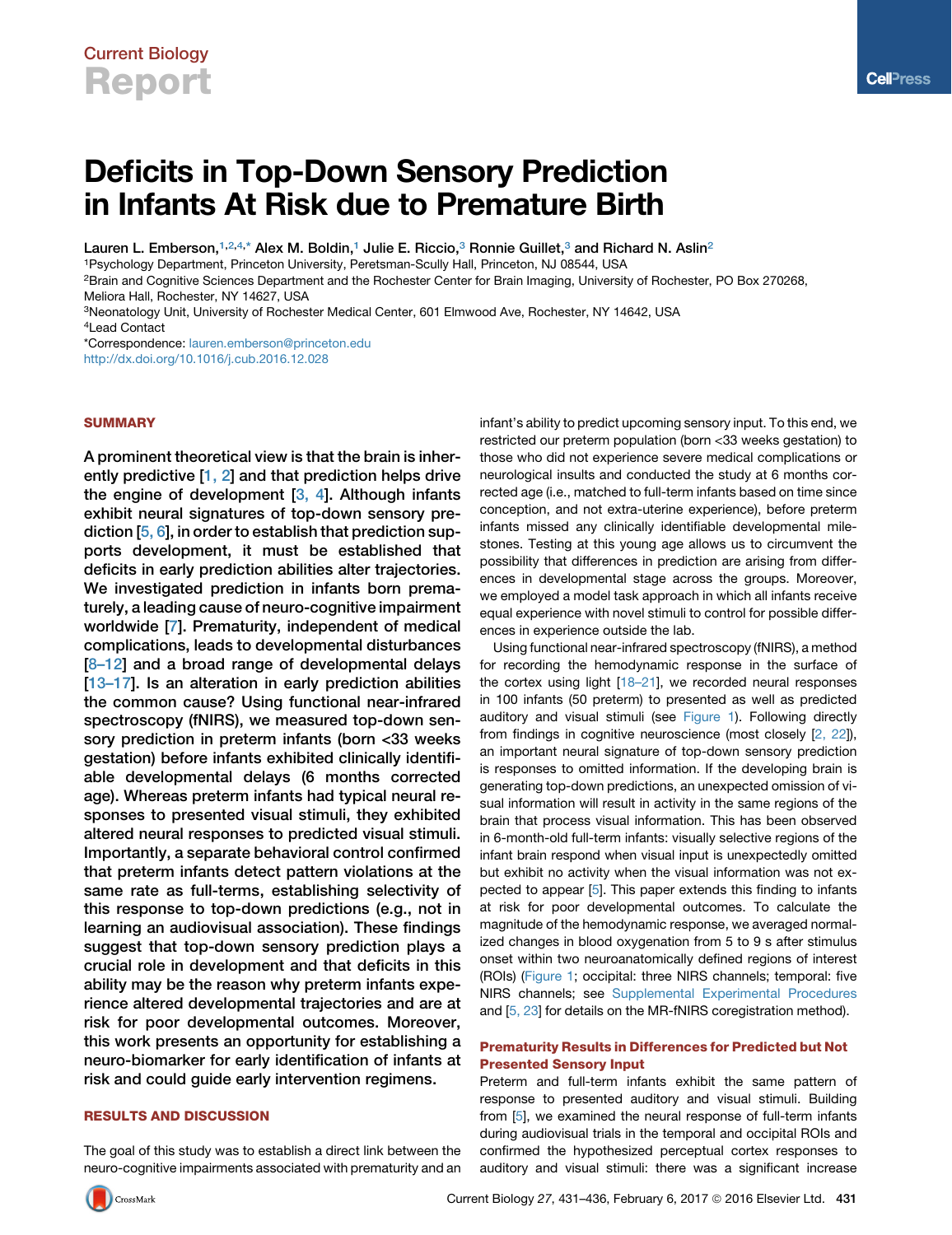<span id="page-2-0"></span>

#### Figure 1. Task Structure and MR Coregistration of fNIRS Recordings

(A) Overview of task structure. All trials began with a predictive sound/auditory stimulus. In the majority of the trials, this was followed by the predicted visual stimulus (audiovisual trials, right branch). However, in a minority of the trials (20% of trials after initial familiarization), this predictive sound was followed by an unexpected omission of the visual stimulus (visual omission trial, left branch). (B) MR coregistration of fNIRS recordings was used to create two neuro-anatomically defined regions of interest (ROIs): temporal and occipital lobe ROIs (left and right images, respectively).

from baseline in both the temporal  $(t(35) = 4.18, p < 0.001, d =$ 0.70) and occipital (t(35) = 4.74,  $p < 0.001$ , d = 0.79) ROIs. Importantly, we found the same pattern of perceptual cortex responses in preterm infants: they exhibited a robust response in temporal and occipital ROIs during audiovisual trials (temporal:  $t(42) = 4.57$ ,  $p < 0.001$ ,  $d = 0.70$ ; occipital:  $t(42) = 3.13$ ,  $p <$  $0.003162$ ,  $d = 0.48$ ; [Figure 2](#page-3-0)).

However, preterm and full-term infants differed in their responses to visual omission trials, in which the predicted visual stimulus is unexpectedly omitted. Full-term infants exhibited a robust occipital lobe response to the unexpected omission of a visual stimulus (t(35) = 3.63,  $p < 0.001$ ,  $d = 0.61$ ; [Figure 2](#page-3-0), right panel) that was statistically indistinguishable from the response of this region to the presentation of the visual stimulus in the audiovisual trials (t(35) = 1.51,  $p = 0.14$ ,  $d = 0.22$ ). Thus, we found patterns consistent with previous work [\[5\]](#page-5-2) showing occipital lobe responses in 6-month-olds to the unexpected absence of a visual event (see [[22\]](#page-5-8) for a detailed investigation of these effects in adults using fMRI). However, in contrast, preterm infants exhibited a significant difference in occipital response levels between audiovisual trials and visual omission trials  $(t(42) = 6.31)$ ,  $p < 0.001$ ,  $d = 0.86$ ). This difference between preterm and fullterm infants is also highlighted by the fact that there appears to be a negative occipital response during visual omission trials among preterm infants (t(42) =  $-2.44$ , p = 0.01878, d = 0.37). Thus, although preterm infants exhibit a robust response to an unexpected visual omission, the response is negative and significantly reduced from the responses of the same region to the presentation of a visual stimulus.

Directly comparing occipital cortex responses between preterm and full-term infants across audiovisual and visual omission trials (mixed ANOVA) reveals a significant interaction of trial type and birth status,  $F(1,77) = 4.61$ ,  $p = 0.035$ ,  $\eta^2 = 0.04$ , which is driven by a difference between preterm and full-term infants in occipital lobe response levels during visual omission trials,  $t(55.60) = -4.36$ ,  $p < 0.001$ ,  $d = 1.03$ , and a significant difference across trial types in preterm but not full-term infants. There were additionally main effects for birth status,  $F(1,77) = 13.92$ ,  $p < 0.001$ ,  $\eta^2 = 0.15$ , and trial type, F(1,77) = 24.98, p < 0.001,  $\eta^2$  = 0.23. There was also a significant difference in occipital response during visual present trials between the two groups,  $t(62.40) = -2.23$ ,  $p = 0.0295$ ,  $d = 0.52$ .

Importantly, these findings are specific to the occipital cortex: as both trial types are initiated by the presentation of an identical, predictive auditory cue, no differences in temporal lobe activa-

tion are predicted. Indeed, there were no main effects for birth status, F(1,77) = 2.40, p = 0.162,  $\eta^2$  = 0.03, or trial type,  $F(1,77) = 1.02$ ,  $p = 0.316$ ,  $\eta^2 = 0.01$ , and no significant interaction,  $F(1,77) = 0.88$ , p = 0.351,  $\eta^2 = 0.01$ . Both groups of infants exhibited a strong, positive temporal cortex response to visual omission trials (full-terms:  $t(35) = 4.73$ ,  $p < 0.001$ ,  $d = 0.79$ ; preterms:  $t(42) = 4.29$ ,  $p < 0.001$ ,  $d = 0.65$ ; [Figure 2](#page-3-0), left panel).

There are numerous explanations for negative hemodynamic responses in the fMRI literature. First, it may be that the negative response we observe when preterm infants experience an unexpected visual omission reflects a suppression of neural activity below spontaneous or baseline levels [[24](#page-5-9)]. This interpretation of the negative BOLD response would result in the conclusion that preterm infants exhibit a neural pattern distinct from that of full-term infants when no expectation is present (control study [\[5\]](#page-5-2)). However, an alternative explanation for negative BOLD responses is that these differences arise from changes in baseline (e.g., [[25](#page-5-10)]). In this case, a response to baseline stimuli in preterm infants could be elevated when compared to the full-term baseline. As all responses were recorded relative to baseline, an elevated baseline response would explain the smaller visually evoked response to the audiovisual trials and could also explain a significant reduction to the unexpected visual omission trials. In the [Supplemental Information,](#page-5-11) we conducted a baseline correction that equates the level of neural response in the occipital ROI to the audiovisual trials across preterm and full-term infants and found the same effects across trial type and group.

#### There Are No Differences across Levels of Prematurity

Preterm infants in this study were born from 23 to 32 weeks gestation. While all of these infants were born before the third trimester, the level of neural maturity at birth varied widely across this sample. Moreover, many risk factors for prematurity are much more severe in, or are restricted to, infants born extremely premature (<28 weeks gestation, [\[26, 27](#page-5-12)]). We investigated whether the deficits we observed are modulated by gestational age at birth: is there evidence for gradation in these deficits of top-down prediction across gestational age, or are these deficits uniform across infants born before the third trimester? First, removing early preterm infants from our sample (gestational age < 28 weeks) did not change the significance of any relevant statistical analysis. The remaining preterm infants showed significant occipital response during both audiovisual trials,  $t(33) = 2.56$ ,  $p = 0.01519$ ,  $d = 0.02$ , and visual omission trials,  $t(33) = -2.57$ ,  $p = 0.01487$ ,  $d = 0.44$ , with a significantly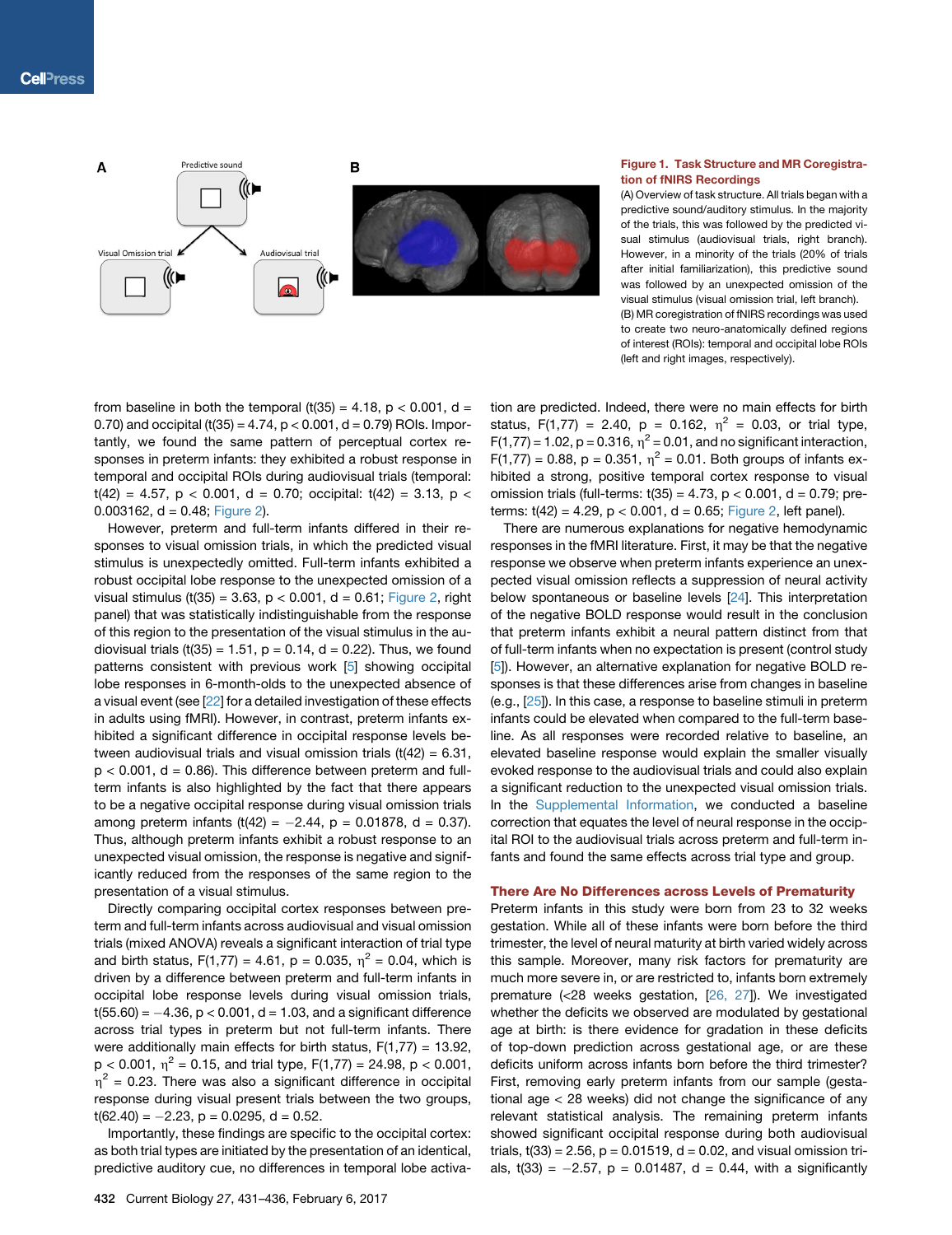<span id="page-3-0"></span>

#### Figure 2. Neural Activation in Temporal and Occipital Lobes

Mean levels of oxygenated hemoglobin (relative to baseline) during audiovisual and visual omission trials in temporal lobe (left) and occipital lobe (right). Error bars represent SEM.  $0.01 <$ \*p  $\leq$ 0.05; \*\*\*\*p  $\leq$  0.0001. See Figure S1 for histograms of the key effects, Figures S2 and S3 for baseline corrections of the premature infant neural responses, and Figure S5 for the spatial distribution of this effect across channels in the occipital lobe.

negative response to the visual omission trials. There was still a significant difference in preterm occipital response between both trial types,  $t(33) = 5.46$ ,  $p < 0.001$ ,  $d = 0.87$ , and a significant difference in occipital response during visual omission trials between preterm and full-term infants,  $t(55.34) = -4.43$ ,  $p < 0.001$ ,  $d = 1.04$ . The fact that our results withstood the exclusion of this group indicates that the effects observed are not driven by infants born very early, but rather are effects that may distinguish preterm infants in general from full-term infants. Since relatively few  $(n = 9)$  infants fell into this early category, we do not have the statistical power to determine the specific influence of these extremely premature infants on our analysis. We also considered whether gestational age has a more subtle but graded effect on differences of responses to unexpected visual omissions. As [Figure 3](#page-4-0) illustrates, gestational age, within the preterm sample, does not account for variation in the neural response to visual omissions,  $R^2 = 0.01$ ,  $F(1,41) = 0.47$ ,  $p = 0.4949$ . Importantly, we also did not find that gestational age within the preterm sample explains occipital lobe responses to audiovisual trials when a visual stimulus is presented,  $R^2 = 0.01$ ,  $F(1,41) = 0.56$ ,  $p = 0.4581$ . Future work will address this surprising finding: is there is a categorical shift in early top-down prediction abilities after the first trimester, as the current data suggest, or would a sample including more infants born extremely premature reveal gradations in this ability?

#### Socioeconomic Status and other Demographic Differences Do Not Explain the Effects of Prematurity

In addition to prematurity, there were a number of demographic differences between our groups. Notably, our preterm sample had a lower socioeconomic status and were much more likely to have come from multiple births (e.g., twins, triplets). Importantly, additional analyses confirmed that the deficits in topdown sensory prediction observed across these groups were not explained by these other demographic differences. See Supplemental Experimental Procedures for more details.

#### Preterm and Full-Term Infants Equally Detect Visual **Omissions**

We found that infants born prematurely exhibit a significant reduction in the neural signature of top-down prediction. An alternate explanation of this result is simply that the unexpected visual omission is less unexpected to preterm infants. This could arise, for example, from reductions in cross-modal associative learning [[28](#page-5-13)]. If preterm infants are slower to learn the crossmodal association between the sound and the visual event, that could explain the lack of occipital response to the visual omission trials. The current study was carefully designed to avoid this possibility (i.e., by providing infants with an equal amount of exposure to the stimuli in a paradigm that reduces learning demands through temporal overlap between audio and visual stimuli). Moreover, we previously examined neural responses to visual omissions for a control group of full-term infants who did not learn the audiovisual association and found that the occipital lobe did not respond differently from baseline, in contrast to the strong negative response observed in the occipital lobe for preterm infants [[5](#page-5-2)]. Although predictive processes are well established as being involved in reinforcement learning, the nature of these signals is distinct from the type of prediction being studied here. Specifically, prediction errors involved in reinforcement learning are found in the basal ganglia and other subcortical circuitry [[29–31](#page-5-14)]. This type of prediction is well reflective of a feedforward system in which this subcortical circuitry modulates expectations based on sensory input that continues on to modulate motor responses. By contrast, the current study investigates top-down prediction of sensory input that modulates perceptual cortices [[22, 32](#page-5-8)]. Top-down sensory prediction is a distinct but complementary type of prediction that relies on the formation of an association (in the case of the current study) as an origin for a feedback signal that affects the perceptual cortices. Thus, while associative or reinforcement learning is likely involved in the current study, we aimed to isolate the effects of prematurity to top-down prediction signals, and not differences in associative learning, which can rely on a largely feedforward network architecture.

To confirm that preterm and full-term infants detect visual omissions similarly, we conducted a behavioral control experiment. A new sample of 50 full-term and 50 preterm infants were recruited using the same methods and populations as the fNIRS study. Specifically, we asked whether the exposure that infants received in the fNIRS study would result in similar looking preferences (i.e., length of looks) to visual omissions for preterm and full-term infants. Systematic looking preferences are canonically interpreted in relation to the strength of internal representations [\[33\]](#page-6-0). Thus, similar looking-time preferences would suggest that preterm and full-term infants detect the visual omission equally. After exposure to audiovisual pairs in an exposure similar to the fNIRS experiment, infants were presented with sequences of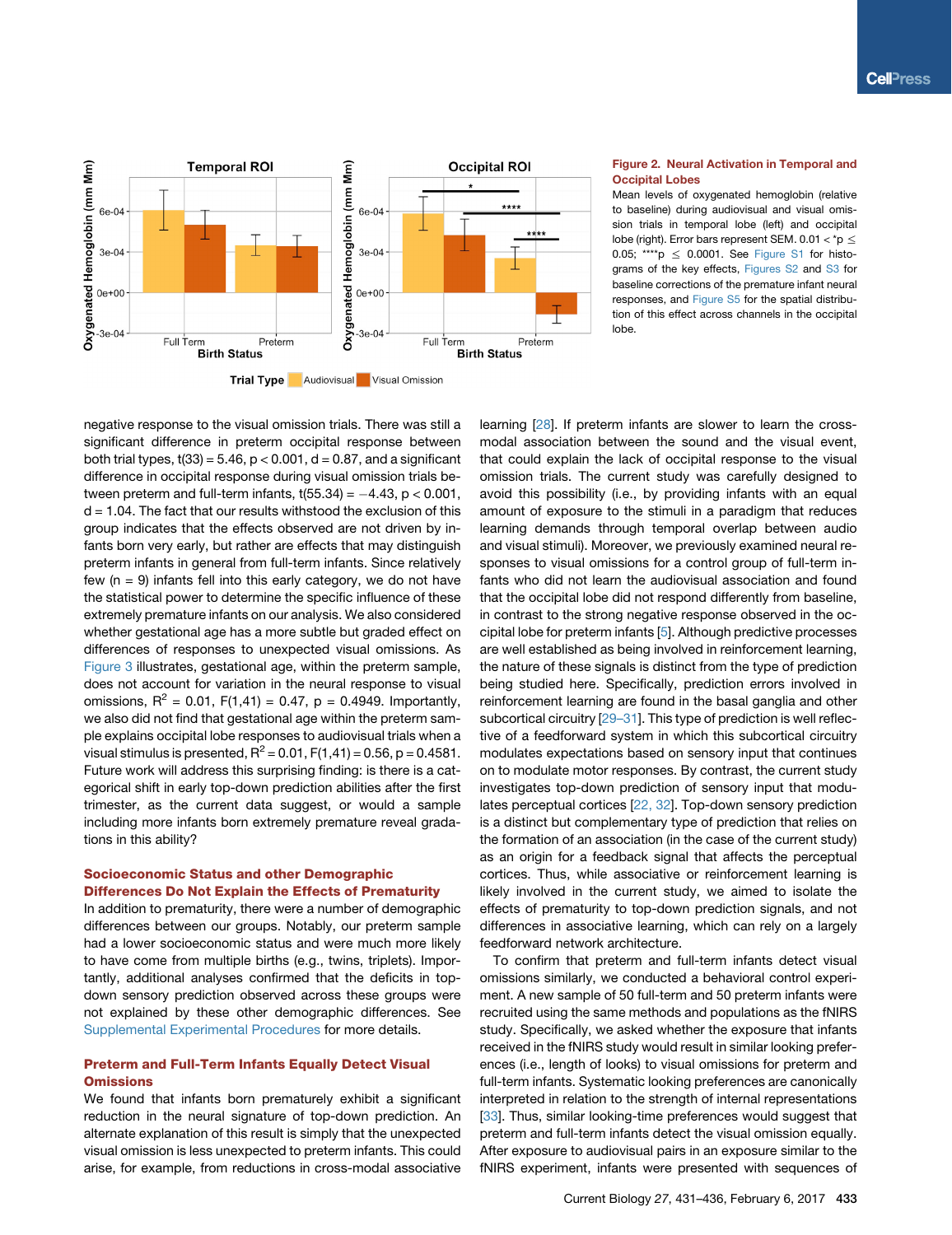<span id="page-4-0"></span>

Figure 3. Gestational Age versus Top-Down Sensory Prediction Oxygenated hemoglobin is not an absolute measure but is relative to changes from baseline. Linear fit to preterm data is shown. See Figure S4 for relationship of gestational age and occipital lobe responses in audiovisual trials. See also Table S1.

familiar audiovisual trials in counterbalanced order with sequences that contained 50% visual omission trials. We found strikingly similar looking-time preferences across the two groups. Indeed, direct comparisons between the groups yielded no sig-nificant difference (see [Figure 4](#page-4-1) and Supplemental Experimental Procedures for full experimental details). This control experiment confirmed that there were no differences in detection of the visual omission trials across the two groups. This finding suggests that the differences between preterm and full-term infants are specific to top-down sensory prediction and do not arise from differences in foundations necessary to this task.

Why does being born prematurely disrupt the underlying neural mechanisms of top-down prediction? Having established that detecting visual omissions, medical complications, and socioeconomic status do not explain these deficits, one possibility is that preterm infants' early extrauterine experience negatively affects the development of this ability. Specifically, extrauterine experience is richly endowed with a myriad of patterns and statistical information that preterm infants receive well before fullterm infants, during the third trimester, which is crucial for neural development (e.g., the development of long-range functional connectivity [[34](#page-6-1)]). Receiving this experience too early may be detrimental because the developing brain is not ready for the input (e.g., neural connectivity is limited, which could prevent or bias learning). Another possibility, which is not mutually exclusive, is that the type of extrauterine experience that preterm infants receive is importantly different from that of full-term infants (e.g., due to necessary medical interventions). Numerous studies have investigated preterm infants with the goal of determining whether development of different abilities is supported by experience or neural maturation. In contrast to the present study and the large literature documenting the developmental difficulties associated with prematurity, many of these studies have concluded that preterm infants are relatively unimpaired

<span id="page-4-1"></span>

Figure 4. Detection of Visual Omissions for Full-Term and Preterm Infants

Looking times in response to test trials presenting only audiovisual events versus test trials containing 50% visual omissions for full-term and preterm infants. Error bars represent SEM.  $0.05 < p \le 0.1$ ;  $0.01 < p \le 0.05$ .

or even accelerated in their development (e.g., [[35–37\]](#page-6-2)). It may be that relatively low-level early-developing abilities are not disrupted by premature birth, but that the disruption of foundational developmental mechanisms, as reported here, has developmental consequences that emerge later in life or in different domains.

In summary, we investigated neural signatures of top-down sensory prediction in young infants who are at risk for poor developmental outcomes due to premature birth. In comparison to their full-term peers, preterm infants exhibited typical neural responses to presented auditory and visual stimuli but showed substantially reduced neural responses to predicted visual stimuli. Moreover, these neural differences were present before infants missed any clinically apparent developmental milestones, suggesting that alterations in top-down sensory prediction could give rise to the developmental impairments that preterm infants experience but that are revealed months or years later (e.g., language delays, learning disabilities). This result dovetails with the finding that premature birth affects information processing and memory that predict cognitive outcomes later in life [38-40]. Overall, this work provides evidence that top-down prediction is part of the engine driving development and an important component of how the infant brain uses experience to mature. If being born prematurely affects the mechanisms by which development proceeds, as this work suggests, this would explain why the effects of prematurity are ongoing and compounding [[14\]](#page-5-15). Moreover, this discovery presents an opportunity for establishing a neuro-biomarker to identify infants at risk and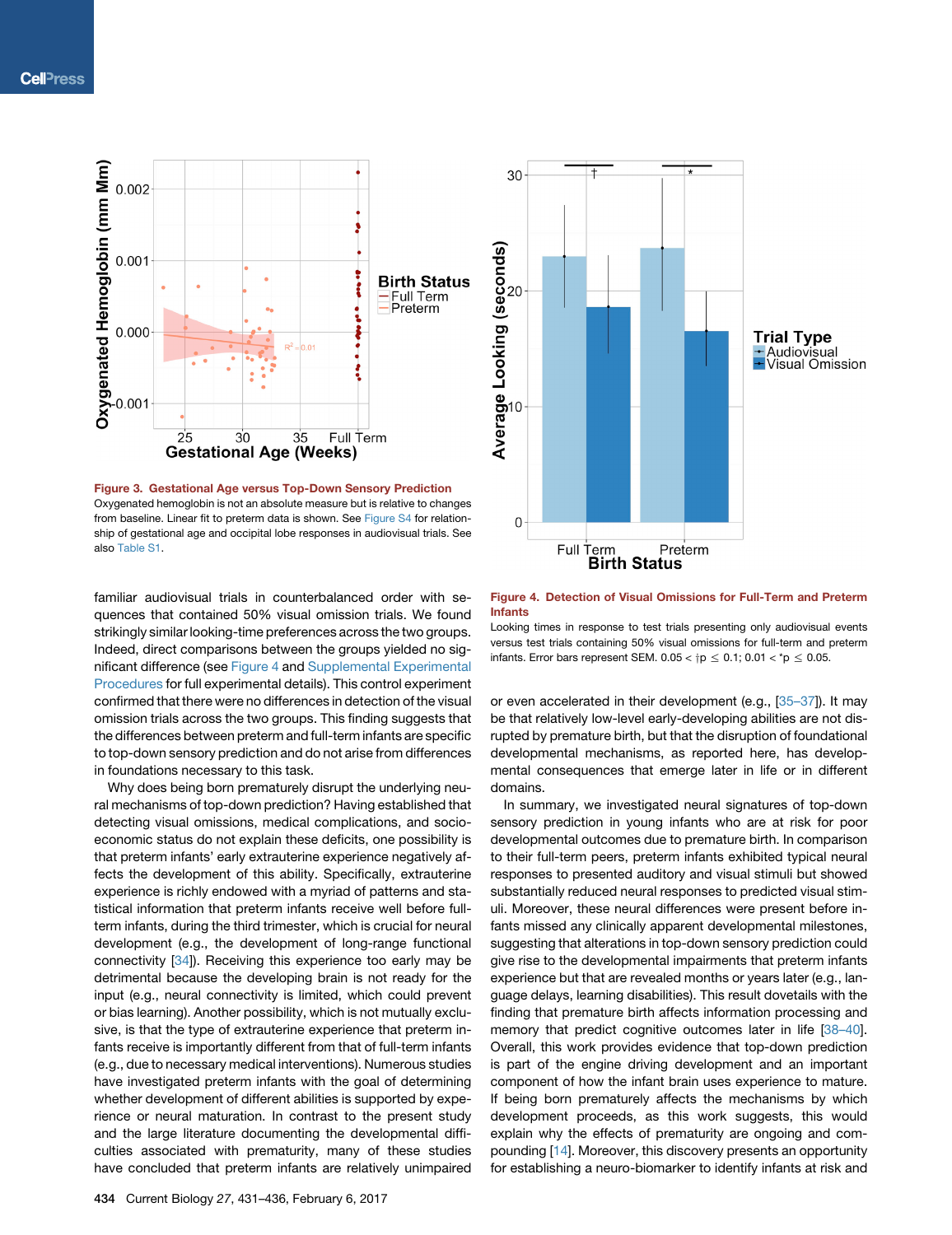to guide early intervention attempts once it has been established that these early life deficits predict poor developmental outcomes.

#### <span id="page-5-11"></span>SUPPLEMENTAL INFORMATION

Supplemental Information includes five figures, one table, and Supplemental Experimental Procedures and can be found with this article online at [http://](http://dx.doi.org/10.1016/j.cub.2016.12.028) [dx.doi.org/10.1016/j.cub.2016.12.028](http://dx.doi.org/10.1016/j.cub.2016.12.028).

#### AUTHOR CONTRIBUTIONS

Experimental idea: L.L.E; experimental design: L.L.E., R.G., and R.N.A.; data collection and analysis: L.L.E., A.M.B., R.G., and J.E.R.; manuscript drafting and editing: L.L.E., A.M.B., R.G., J.E.R., and R.N.A.

#### ACKNOWLEDGMENTS

This study was approved by the Institutional Review Board of the University of Rochester. This work was supported by NICHD grants K99 HD076166-01A1 and R00 4R00HD076166-02, CIHR postdoctoral fellowship 201210MFE-290131-231192 to L.L.E., and NSF EAGER grant BCS-1514351 to R.N.A. Many thanks to Holly Palmeri and Kelsey Spear for their amazing help in the Rochester Baby Lab; to Joan Mertzbach, without whose recruitment prowess this project never would have happened; to Kelsey Jackson in the Princeton Baby Lab; and to all the infants and their caregivers who participated, especially the amazing NICU graduates!

Received: June 9, 2016 Revised: November 8, 2016 Accepted: December 12, 2016 Published: January 26, 2017

#### <span id="page-5-0"></span>**REFERENCES**

- 1. [Rao, R.P.N., and Ballard, D.H. \(1999\). Predictive coding in the visual](http://refhub.elsevier.com/S0960-9822(16)31508-1/sref1) [cortex: a functional interpretation of some extra-classical receptive-field](http://refhub.elsevier.com/S0960-9822(16)31508-1/sref1) [effects. Nat. Neurosci.](http://refhub.elsevier.com/S0960-9822(16)31508-1/sref1) *2*, 79–87.
- <span id="page-5-7"></span><span id="page-5-1"></span>2. [Friston, K. \(2005\). A theory of cortical responses. Philos. Trans. R. Soc.](http://refhub.elsevier.com/S0960-9822(16)31508-1/sref2) [Lond. B Biol. Sci.](http://refhub.elsevier.com/S0960-9822(16)31508-1/sref2) *360*, 815–836.
- 3. McClelland, J.L. (2002). Prediction-error driven learning: the engine of change in cognitive development. In Proceedings of the 2nd International Conference on Development and Learning (IEEE), p. 43. [http://dx.doi.org/10.1109/DEVLRN.2002.1011732.](http://dx.doi.org/10.1109/DEVLRN.2002.1011732)
- <span id="page-5-2"></span>4. [Elman, J.L., Bates, E.A., Johnson, M.H., Karmiloff-Smith, A., Parisi, D.,](http://refhub.elsevier.com/S0960-9822(16)31508-1/sref4) [and Plunkett, K. \(1996\). Rethinking Innateness: A Connectionist](http://refhub.elsevier.com/S0960-9822(16)31508-1/sref4) [Perspective on Development \(MIT Press\).](http://refhub.elsevier.com/S0960-9822(16)31508-1/sref4)
- 5. [Emberson, L.L., Richards, J.E., and Aslin, R.N. \(2015\). Top-down modula](http://refhub.elsevier.com/S0960-9822(16)31508-1/sref5)[tion in the infant brain: Learning-induced expectations rapidly affect the](http://refhub.elsevier.com/S0960-9822(16)31508-1/sref5) [sensory cortex at 6 months. Proc. Natl. Acad. Sci. USA](http://refhub.elsevier.com/S0960-9822(16)31508-1/sref5) *112*, 9585–9590.
- <span id="page-5-3"></span>6. [Kouider, S., Long, B., Le Stanc, L., Charron, S., Fievet, A.C., Barbosa, L.S.,](http://refhub.elsevier.com/S0960-9822(16)31508-1/sref6) [and Gelskov, S.V. \(2015\). Neural dynamics of prediction and surprise in](http://refhub.elsevier.com/S0960-9822(16)31508-1/sref6) [infants. Nat. Commun.](http://refhub.elsevier.com/S0960-9822(16)31508-1/sref6) *6*, 8537.
- <span id="page-5-4"></span>7. World Health Organization (2012). Born Too Soon: The Global Action Report on Preterm Birth (World Health Organization). [http://www.who.](http://www.who.int/pmnch/media/news/2012/introduction.pdf) [int/pmnch/media/news/2012/introduction.pdf](http://www.who.int/pmnch/media/news/2012/introduction.pdf).
- 8. [Buser, J.R., Maire, J., Riddle, A., Gong, X., Nguyen, T., Nelson, K., Luo,](http://refhub.elsevier.com/S0960-9822(16)31508-1/sref8) [N.L., Ren, J., Struve, J., Sherman, L.S., et al. \(2012\). Arrested preoligoden](http://refhub.elsevier.com/S0960-9822(16)31508-1/sref8)[drocyte maturation contributes to myelination failure in premature infants.](http://refhub.elsevier.com/S0960-9822(16)31508-1/sref8) [Ann. Neurol.](http://refhub.elsevier.com/S0960-9822(16)31508-1/sref8) *71*, 93–109.
- 9. [Dudink, J., Kerr, J.L., Paterson, K., and Counsell, S.J. \(2008\). Connecting](http://refhub.elsevier.com/S0960-9822(16)31508-1/sref9) [the developing preterm brain. Early Hum. Dev.](http://refhub.elsevier.com/S0960-9822(16)31508-1/sref9) *84*, 777–782.
- 10. Ment, L.R., Hirtz, D., and Hü[ppi, P.S. \(2009\). Imaging biomarkers of](http://refhub.elsevier.com/S0960-9822(16)31508-1/sref10) [outcome in the developing preterm brain. Lancet Neurol.](http://refhub.elsevier.com/S0960-9822(16)31508-1/sref10) *8*, 1042–1055.
- 11. [Mento, G., and Bisiacchi, P.S. \(2012\). Neurocognitive development in pre](http://refhub.elsevier.com/S0960-9822(16)31508-1/sref11)[term infants: insights from different approaches. Neurosci. Biobehav. Rev.](http://refhub.elsevier.com/S0960-9822(16)31508-1/sref11) *36*[, 536–555](http://refhub.elsevier.com/S0960-9822(16)31508-1/sref11).
- 12. [Volpe, J.J. \(2009\). Brain injury in premature infants: a complex amalgam of](http://refhub.elsevier.com/S0960-9822(16)31508-1/sref12) [destructive and developmental disturbances. Lancet Neurol.](http://refhub.elsevier.com/S0960-9822(16)31508-1/sref12) *8*, 110–124.
- <span id="page-5-5"></span>13. [Gayraud, F., and Kern, S. \(2007\). Influence of preterm birth on early lexical](http://refhub.elsevier.com/S0960-9822(16)31508-1/sref13) [and grammatical acquisition. First Lang.](http://refhub.elsevier.com/S0960-9822(16)31508-1/sref13) *27*, 159–173.
- <span id="page-5-15"></span>14. [van Noort-van der Spek, I.L., Franken, M.C.J.P., and Weisglas-Kuperus,](http://refhub.elsevier.com/S0960-9822(16)31508-1/sref14) [N. \(2012\). Language functions in preterm-born children: a systematic re](http://refhub.elsevier.com/S0960-9822(16)31508-1/sref14)[view and meta-analysis. Pediatrics](http://refhub.elsevier.com/S0960-9822(16)31508-1/sref14) *129*, 745–754.
- 15. [Wong, H.S., Huertas-Ceballos, A., Cowan, F.M., and Modi, N.; Medicines](http://refhub.elsevier.com/S0960-9822(16)31508-1/sref15) [for Neonates Investigator Group \(2014\). Evaluation of early childhood](http://refhub.elsevier.com/S0960-9822(16)31508-1/sref15) [social-communication difficulties in children born preterm using the](http://refhub.elsevier.com/S0960-9822(16)31508-1/sref15) [Quantitative Checklist for Autism in Toddlers. J. Pediatr.](http://refhub.elsevier.com/S0960-9822(16)31508-1/sref15) *164*, 26–33.e1.
- 16. [Kuzniewicz, M.W., Wi, S., Qian, Y., Walsh, E.M., Armstrong, M.A., and](http://refhub.elsevier.com/S0960-9822(16)31508-1/sref16) [Croen, L.A. \(2014\). Prevalence and neonatal factors associated with](http://refhub.elsevier.com/S0960-9822(16)31508-1/sref16) [autism spectrum disorders in preterm infants. J. Pediatr.](http://refhub.elsevier.com/S0960-9822(16)31508-1/sref16) *164*, 20–25.
- 17. [Martinussen, M., Flanders, D.W., Fischl, B., Busa, E., Løhaugen, G.C.,](http://refhub.elsevier.com/S0960-9822(16)31508-1/sref17) [Skranes, J., Vangberg, T.R., Brubakk, A.M., Haraldseth, O., and Dale,](http://refhub.elsevier.com/S0960-9822(16)31508-1/sref17) [A.M. \(2009\). Segmental brain volumes and cognitive and perceptual cor](http://refhub.elsevier.com/S0960-9822(16)31508-1/sref17)[relates in 15-year-old adolescents with low birth weight. J. Pediatr.](http://refhub.elsevier.com/S0960-9822(16)31508-1/sref17) *155*, [848–853.e1](http://refhub.elsevier.com/S0960-9822(16)31508-1/sref17).
- <span id="page-5-6"></span>18. [Aslin, R.N., Shukla, M., and Emberson, L.L. \(2015\). Hemodynamic corre](http://refhub.elsevier.com/S0960-9822(16)31508-1/sref18)[lates of cognition in human infants. Annu. Rev. Psychol.](http://refhub.elsevier.com/S0960-9822(16)31508-1/sref18) *66*, 349–379.
- 19. [Gervain, J., Mehler, J., Werker, J.F., Nelson, C.A., Csibra, G., Lloyd-Fox,](http://refhub.elsevier.com/S0960-9822(16)31508-1/sref19) [S., Shukla, M., and Aslin, R.N. \(2011\). Near-infrared spectroscopy: a report](http://refhub.elsevier.com/S0960-9822(16)31508-1/sref19) [from the McDonnell infant methodology consortium. Dev. Cogn. Neurosci.](http://refhub.elsevier.com/S0960-9822(16)31508-1/sref19) *1*[, 22–46.](http://refhub.elsevier.com/S0960-9822(16)31508-1/sref19)
- 20. [Lloyd-Fox, S., Blasi, A., and Elwell, C.E. \(2010\). Illuminating the developing](http://refhub.elsevier.com/S0960-9822(16)31508-1/sref20) [brain: the past, present and future of functional near infrared spectros](http://refhub.elsevier.com/S0960-9822(16)31508-1/sref20)[copy. Neurosci. Biobehav. Rev.](http://refhub.elsevier.com/S0960-9822(16)31508-1/sref20) *34*, 269–284.
- 21. [Minagawa-Kawai, Y., Mori, K., Hebden, J.C., and Dupoux, E. \(2008\).](http://refhub.elsevier.com/S0960-9822(16)31508-1/sref21) [Optical imaging of infants' neurocognitive development: recent advances](http://refhub.elsevier.com/S0960-9822(16)31508-1/sref21) [and perspectives. Dev. Neurobiol.](http://refhub.elsevier.com/S0960-9822(16)31508-1/sref21) *68*, 712–728.
- <span id="page-5-8"></span>22. [den Ouden, H.E.M., Friston, K.J., Daw, N.D., McIntosh, A.R., and Stephan,](http://refhub.elsevier.com/S0960-9822(16)31508-1/sref22) [K.E. \(2009\). A dual role for prediction error in associative learning. Cereb.](http://refhub.elsevier.com/S0960-9822(16)31508-1/sref22) Cortex *19*[, 1175–1185.](http://refhub.elsevier.com/S0960-9822(16)31508-1/sref22)
- 23. [Lloyd-Fox, S., Richards, J.E., Blasi, A., Murphy, D.G.M., Elwell, C.E., and](http://refhub.elsevier.com/S0960-9822(16)31508-1/sref23) [Johnson, M.H. \(2014\). Coregistering functional near-infrared spectros](http://refhub.elsevier.com/S0960-9822(16)31508-1/sref23)[copy with underlying cortical areas in infants. Neurophotonics](http://refhub.elsevier.com/S0960-9822(16)31508-1/sref23) *1*, 025006.
- <span id="page-5-10"></span><span id="page-5-9"></span>24. [Shmuel, A., Augath, M., Oeltermann, A., and Logothetis, N.K. \(2006\).](http://refhub.elsevier.com/S0960-9822(16)31508-1/sref24) [Negative functional MRI response correlates with decreases in neuronal](http://refhub.elsevier.com/S0960-9822(16)31508-1/sref24) [activity in monkey visual area V1. Nat. Neurosci.](http://refhub.elsevier.com/S0960-9822(16)31508-1/sref24) *9*, 569–577.
- <span id="page-5-12"></span>25. [Pasley, B.N., Inglis, B.A., and Freeman, R.D. \(2007\). Analysis of oxygen](http://refhub.elsevier.com/S0960-9822(16)31508-1/sref25) [metabolism implies a neural origin for the negative BOLD response in hu](http://refhub.elsevier.com/S0960-9822(16)31508-1/sref25)[man visual cortex. Neuroimage](http://refhub.elsevier.com/S0960-9822(16)31508-1/sref25) *36*, 269–276.
- 26. [Moore, G.P., Lemyre, B., Barrowman, N., and Daboval, T. \(2013\).](http://refhub.elsevier.com/S0960-9822(16)31508-1/sref26) [Neurodevelopmental outcomes at 4 to 8 years of children born at 22 to](http://refhub.elsevier.com/S0960-9822(16)31508-1/sref26) [25 weeks' gestational age: a meta-analysis. JAMA Pediatr.](http://refhub.elsevier.com/S0960-9822(16)31508-1/sref26) *167*, 967–974.
- 27. [Orchinik, L.J., Taylor, H.G., Espy, K.A., Minich, N., Klein, N., Sheffield, T.,](http://refhub.elsevier.com/S0960-9822(16)31508-1/sref27) [and Hack, M. \(2011\). Cognitive outcomes for extremely preterm/extremely](http://refhub.elsevier.com/S0960-9822(16)31508-1/sref27) [low birth weight children in kindergarten. J. Int. Neuropsychol. Soc.](http://refhub.elsevier.com/S0960-9822(16)31508-1/sref27) *17*, [1067–1079](http://refhub.elsevier.com/S0960-9822(16)31508-1/sref27).
- <span id="page-5-14"></span><span id="page-5-13"></span>28. [Rose, S.A., and Wallace, I.F. \(1985\). Cross-modal and intramodal transfer](http://refhub.elsevier.com/S0960-9822(16)31508-1/sref28) [as predictors of mental development in full-term and preterm infants. Dev.](http://refhub.elsevier.com/S0960-9822(16)31508-1/sref28) Psychol. *21*[, 949–962.](http://refhub.elsevier.com/S0960-9822(16)31508-1/sref28)
- 29. [McClure, S.M., Berns, G.S., and Montague, P.R. \(2003\). Temporal predic](http://refhub.elsevier.com/S0960-9822(16)31508-1/sref29)[tion errors in a passive learning task activate human striatum. Neuron](http://refhub.elsevier.com/S0960-9822(16)31508-1/sref29) *38*, [339–346](http://refhub.elsevier.com/S0960-9822(16)31508-1/sref29).
- 30. [Hollerman, J.R., and Schultz, W. \(1998\). Dopamine neurons report an error](http://refhub.elsevier.com/S0960-9822(16)31508-1/sref30) [in the temporal prediction of reward during learning. Nat. Neurosci.](http://refhub.elsevier.com/S0960-9822(16)31508-1/sref30) *1*, [304–309](http://refhub.elsevier.com/S0960-9822(16)31508-1/sref30).